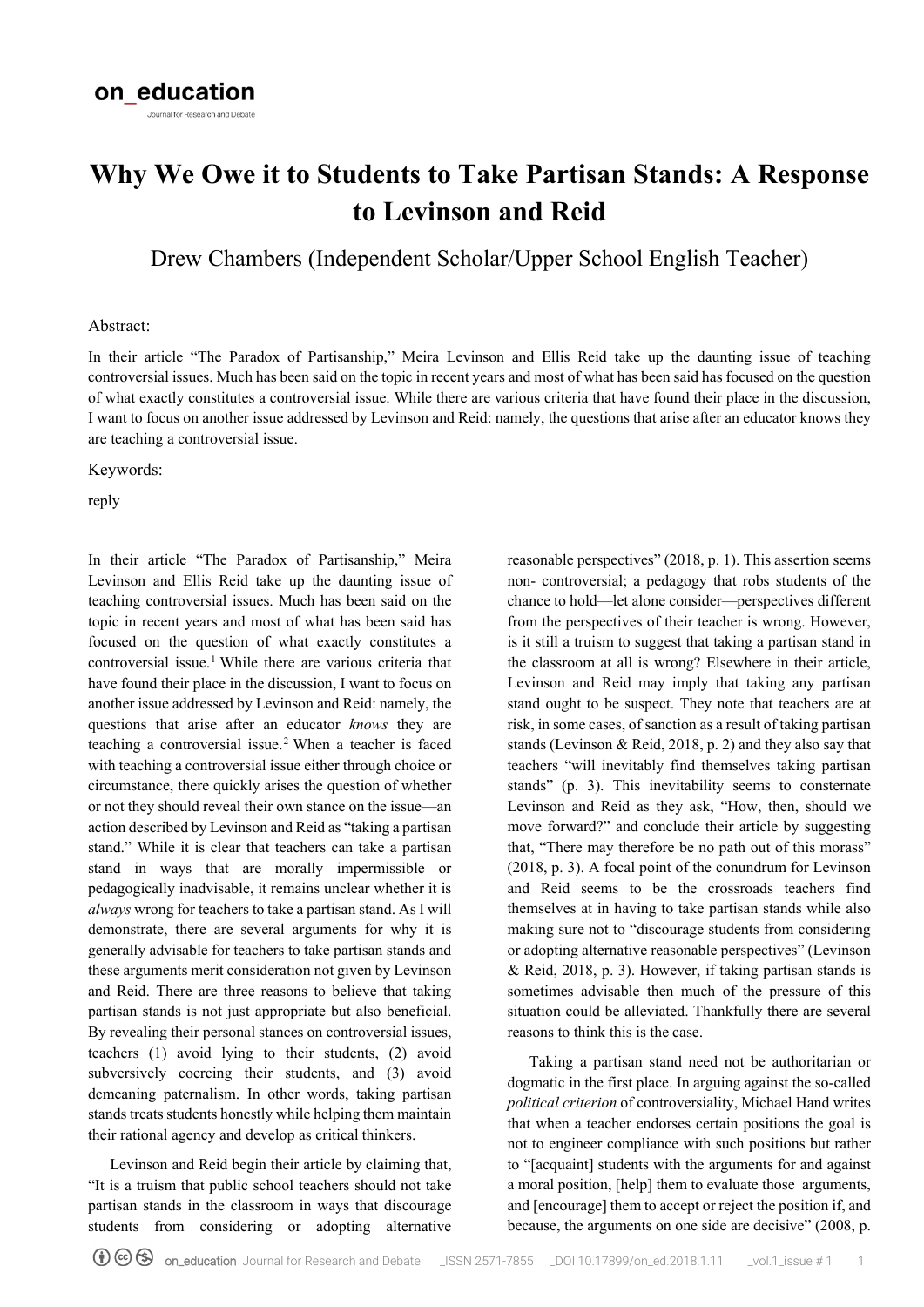224). While it is conceivable for a public endorsement of a particular position to be done in a way that limits discussion and exploration of alternate beliefs, it does not have to be. Even ignoring the fact that partisan stands can avoid authoritarianism, could a teacher even remain neutral if she or he so desired? Attempting to not take a partisan stand may be an impossibility thereby confirming Levinson and Reid's premonition that partisan stands will become increasingly inevitable in this age. Paulo Freire sums up the basis of this argument in his work *Politics and Education*:

It seems fundamental…that a neutral, uncommitted, and apolitical educational practice does not exist. The directedness of educational practice, which allows it to position itself and pursue certain outcomes—a dream, a utopia—does not permit it to be neutral. The impossibility of being neutral has nothing to do with the arbitrary imposition of authoritarian educators on their learners (1998, p. 39).

Freire asserts that the simple act of teaching requires teachers to be political. Attempting to remain apolitical and not take partisan stands is, in a way, a denial of the reality of teaching. The fact remains that any teacher is not truly apolitical or neutral and that despite avoiding outward manifestations of his or her partisan stance, a partisan stance exists. By taking a partisan stand, teachers can demonstrate honesty and transparency toward their students.

Nonetheless, it might be argued that taking a partisan stand can ostracize students who hold other positions or inadvertently communicate that divergent views are incorrect. While this may occur, it can be mitigated by the manner in which the teacher discloses his or her perspective and through myriad other buffers ranging from classroom culture to instructional approach. However, the alternative of not disclosing one's position will lead to certain harm in the form of subversive coercion thereby making it the less desirable of the two approaches.

If a teacher believes him- or herself to be neutral and then also adopts a *laissez-faire* pedagogy, they risk inadvertently manipulating their students because of the fact that education cannot be neutral (Schugurensky, 2014, p. 102; Shor & Freire, 1987, p. 157). When students are told that they are receiving a neutral education from a neutral educator, they are being lied to—but they may not realize it. George Counts acknowledges the same in his series of addresses to the Progressive Education Association: "[C]omplete impartiality is utterly impossible… [It] is a fundamental truth that cannot be brushed aside as irrelevant or unimportant… Nor can the reality be concealed beneath agreeable phrases" (1932, p. 19). In such deception where the reality of partisanship is concealed, students may be unwittingly influenced by the non-neutral beliefs that are actually being espoused to them through their teacher, the curriculum, and the school itself.

In this way, it is more ethical to claim non-neutrality (seeing as neutrality is impossible) so that students may be more consciously equipped to resist coercion. This phenomenon of unintentional coercion and domination is evidenced in empirical studies on teaching controversial issues. For instance, Deborah Cotton sums up the results of her study as such:

[The teachers'] desire not to express their own views frequently led to the situation where these views were expressed indirectly in the form of questions, or by control of students' turns in discussion. Whilst these strategies enabled the teachers to avoid explicitly stating their views, such an indirect expression of attitudes may have been harder for the students to challenge than a direct argument presented by the teacher (2006, p. 237).

In this way, taking a partisan stand outright may be a more favorable approach than hiding one's partisanship in the name of neutrality. Not only can taking partisan stands avoid unintentional coercion, it can also be, when done appropriately, a means of enhancing what Warnick and Spencer Smith call confidence in oneself as a rational agent.[3](#page-2-2) In their article "The Controversy over Controversies," Warnick and Spencer Smith identify four vital tasks for students on the way to learning how to reason. The third is described as "a confidence in their [the students'] ability to employ rationality and critical thinking strategies. As part of this, they need to find in themselves the courage and confidence to use reason to guide their beliefs and to 'think for themselves'" (2014, p. 230). At first glance, it might be argued that creating this selfconfidence is best achieved through teachers remaining neutral and not disclosing their own views lest students simply adopt their teachers' perspectives on the basis of social or epistemic authority. However, such a view already presumes a lack of rational ability in the students to begin with. It is a paternalistic perspective to suggest that students cannot handle hearing their teachers' stances.

It should not be presumed that students of a certain age cannot think rationally. In fact, it has been said that children as young as four ought to be considered rational agents on the grounds that they act with reasons and possess what is called a "theory of mind" (Moshman, 2013; Tarricone, 2011). Nonetheless, there does seem to be prima facie evidence that a four-year-old child is categorically different from an adult individual – but what about a fourteen-yearold child? On the contrary, there is extensive evidence to suggest that adolescents do not differ categorically from adults in any aspect of rationality (Franklin-Hall, 2013; Moshman, 2013; Moshman, 2011a; Millstein & Halpern-Felsher, 2002). David Moshman even goes so far as to say that, "Research simply does not support categorical distinctions between adolescents and adults in rationality, morality, or identity" (Moshman, 2011b, p. 206). Thus, there does not seem to be an empirical basis for suggesting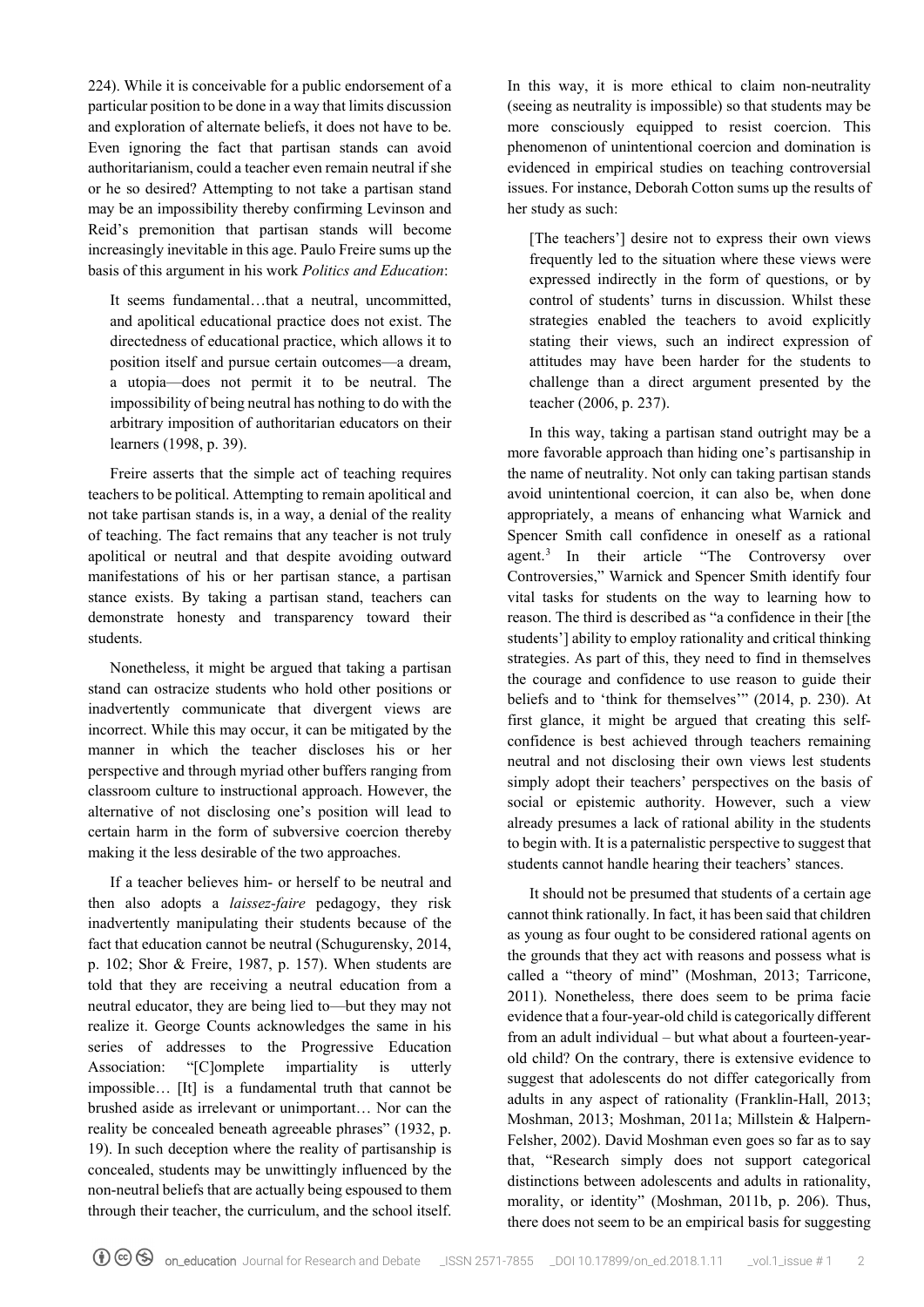that an adult should be treated with transparency in dialogue while adolescents deserve obfuscation or nondisclosure.

If many students in schools ought to be considered no categorically different from adults in rational and moral senses—and many more ought to be considered rational agents—then what are our students owed? In his article, "Critical Thinking as an Intellectual Right," Harvey Siegel advances an argument that our society's children are owed the right to become critical thinkers (1986, p. 40). Siegel says that teaching in a way that fosters critical thinking "demands honesty of a teacher: Reasons presented by a teacher must be genuine reasons, and…the teacher must submit her reasons to the independent evaluation of the student" (1986, p. 41).

Given the empirical and ethical observations at play in this discussion, the impetus that teachers take partisan stands becomes increasingly prominent. When a teacher transparently discloses their beliefs to their class yet also

intentionally and effectively maintains a culture of egalitarian dialogue and a mission of rational thought, they do more to engender self-confidence in their students than otherwise. Given the research, it seems likely that students know when their teachers are withholding information let alone tacitly directing learning. The message this sends to students is that they are not agents capable of resisting irrational coercion in the form of social authority. But when a teacher treats their students as rationally capable agents in the first place, teachers can disclose their thoughts and send the message that in the classroom the teacher will not paternalistically choose what students can and cannot hear. Avner De-Shalit labels this push to be truthful with one's students as "a political and democratic commitment" (2005, p. 116). Being forthright as teachers with our students about our partisan stances is not just a commitment we have as teachers toward our students, but, in De-Shalit's words, is a responsibility we have as citizens toward other citizens— even if they are younger, even if we call them our students.

## References

- Archard, D. (1998). How should we teach sex? *Journal of Philosophy of Education*, *32*(3), 437–450. <https://doi.org/10.1111/1467-9752.00107>
- Cooling, T. (2012). What is a controversial issue? Implications for the treatment of religious beliefs in education. *Journal of Beliefs & Values*, *33*(2), 169–181.<https://doi.org/10.1080/13617672.2012.694060>
- Cotton, D. R. E. (2006). Teaching controversial environmental issues: Neutrality and balance in the reality of the classroom. *Educational Research*, *48*(2), 223–241.<https://doi.org/10.1080/00131880600732306>
- Counts, G. S. (1932). *Dare the school build a new social order?* The Stratford Press.
- De-Shalit, A. (2005). Teaching political philosophy and academic neutrality. *Theory and Research in Education*, *3*(1), 97– 120.<https://doi.org/10.1177/1477878505049837>
- Dearden, R. (2012). *Theory and practice in education*. Routledge. (Original work published in 1984).
- Franklin-Hall, A. (2013). On becoming an adult: Autonomy and the moral relevance of life's stages. *The Philosophical Quarterly*, *63*(251), 223–247.
- Freire, P. (1998). *Politics and education*. University of California at Los Angeles.
- Gardner, P. (1984). Another look at controversial issues and the curriculum. *Journal of Curriculum Studies*, *16*(4), 379–385. <https://doi.org/10.1080/0022027840160404>
- <span id="page-2-0"></span>Gregory, M. R. (2014). The procedurally directive approach to teaching controversial issues. *Educational Theory*, *64*(6), 627–648.<https://doi.org/10.1111/edth.12087>
- <span id="page-2-1"></span>Hand, M. (2008). What should we teach as controversial? A defense of the epistemic criterion. *Educational Theory*, *58*(2), 213–228.<https://doi.org/10.1111/j.1741-5446.2008.00285.x>
- Hess, D. E. (2004). Controversies about controversial issues in democratic education. *PS: Political Science & Politics, 37*(2), 257–261. https://doi.org/10.1017/S1049096504004196
- Hess, D. E. (2009). *Controversy in the classroom: The democratic power of discussion*. Routledge. https://doi.org/10.4324/9780203878880
- <span id="page-2-2"></span>Levinson, M., & Reid, E. (2018). The paradox of partisanship. *On Education. Journal for Research and Debate, 1*(1). [https://doi.org/10.17899/on\\_ed.2018.1.3](https://doi.org/10.17899/on_ed.2018.1.3)